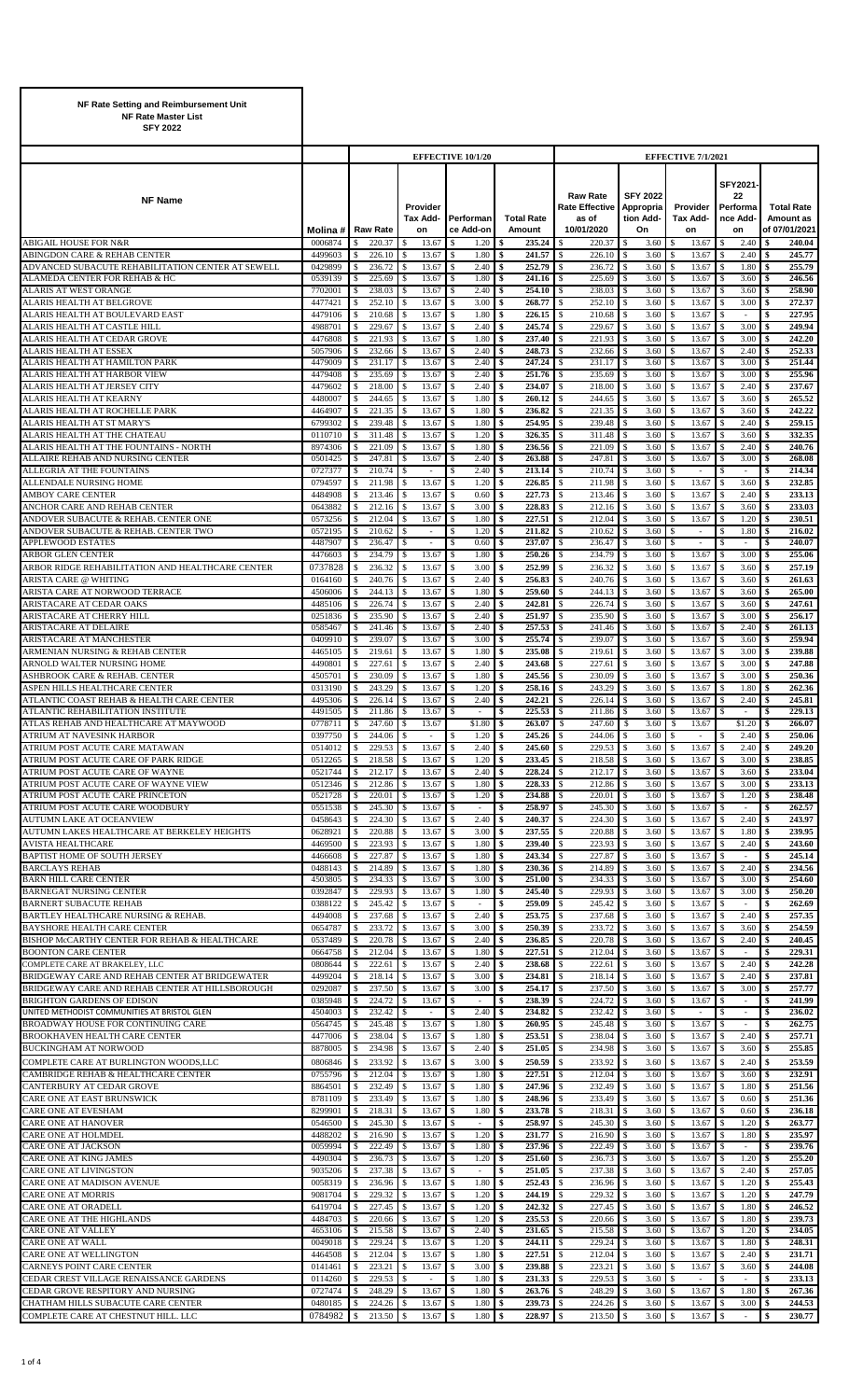| CHRISTIAN HEALTH CARE CENTER                                             | 4463501            | 242.89<br>-\$           | 13.67<br><b>S</b>        | $2.40 \,$ \$<br><b>S</b>        | 258.96 \$    | 242.89 \$               | $3.60$ \$             | 13.67 \$                        | 1.20                           | \$<br>261.36     |
|--------------------------------------------------------------------------|--------------------|-------------------------|--------------------------|---------------------------------|--------------|-------------------------|-----------------------|---------------------------------|--------------------------------|------------------|
| <b>CLARK NURSING &amp; REHAB. CENTER</b>                                 | 6468209            | 225.47<br>\$            | 13.67                    | 1.20<br><sup>\$</sup>           | 240.34<br>\$ | 225.47<br>-S            | 3.60<br><sup>\$</sup> | 13.67<br>\$                     | 1.80                           | 244.54           |
| CLOVER MEADOWS HEALTHCARE AND REHAB                                      | 0690970            | 217.33                  | 13.67                    | 1.20                            | 232.20<br>\$ | 217.33<br>-S            | 3.60<br>S             | 13.67                           | 2.40                           | 237.00           |
| <b>CLOVER REST HOME</b>                                                  | 4506405            | 230.02<br>\$            | 13.67                    | \$<br>2.40                      | \$<br>246.09 | $\mathbb{S}$<br>230.02  | 3.60<br>-S            | 13.67<br>\$.                    | 3.00                           | 250.29           |
| UNITED METHODIST COMMUNITIES AT COLLINGSWOOD                             | 4470907            | 225.61<br>\$            | 13.67                    | 1.80<br>-\$                     | 241.08<br>\$ | 225.61<br>-S            | 3.60<br>-S            | 13.67<br>\$                     | 1.80                           | 244.68           |
| COMPLETE CARE AT ARBORS                                                  | 0709018            | 219.39<br>s.            | 13.67                    | 2.40<br>-\$                     | 235.46<br>\$ | -S<br>219.39            | 3.60<br>-S            | 13.67<br>\$                     | 3.00<br>S                      | 239.66           |
| COMPLETE CARE AT BEY LEA LLC                                             | 0642754            | 212.10<br>-S            | 13.67                    | 2.40<br>-S                      | 228.17<br>\$ | 212.10<br>S             | 3.60<br>S             | 13.67<br>\$.                    | 1.80                           | 231.17           |
| COMPLETE CARE AT GREEN ACRES MANOR                                       | 0597597            | 218.02<br><sup>\$</sup> | 13.67                    | 1.80<br>-\$                     | 233.49<br>\$ | 218.02<br>S.            | 3.60<br>\$            | \$<br>13.67                     | 3.60<br>\$                     | 238.89           |
| COMPLETE CARE AT GREEN KNOLL                                             | 0685119            | 228.89<br>S             | 13.67                    | 2.40<br>\$                      | 244.96<br>\$ | 228.89<br>\$            | 3.60<br>S.            | 13.67<br>\$.                    | 3.00                           | 249.16           |
| COMPLETE CARE AT HAMILTON, LLC                                           | 0628930            | 212.16<br>\$            | 13.67                    | 3.00<br>-8                      | 228.83<br>\$ | 212.16<br>-S            | 3.60<br>-S            | 13.67<br>\$                     | 2.40                           | 231.83           |
| COMPLETE CARE AT HOLIDAY, LLC                                            | 0706779            | 219.99                  | 13.67                    | 1.80<br><sup>\$</sup>           | 235.46<br>\$ | \$.<br>219.99           | 3.60<br>S             | 13.67                           | 3.00                           | 240.26           |
| COMPLETE CARE AT LAURELTON LLC                                           | 0642991            | 228.85<br>\$            | 13.67                    | 1.20<br>-\$                     | \$<br>243.72 | 228.85<br>\$            | 3.60<br>\$            | 13.67<br>\$                     | 3.60                           | 249.72           |
| COMPLETE CARE AT LINWOOD LLC                                             | 0649422            | 236.28                  | 13.67                    | 1.80<br>-\$                     | 251.75<br>\$ | S.<br>236.28            | 3.60<br>\$            | 13.67<br>\$.                    | 2.40                           | 255.95           |
| COMPLETE CARE AT PASSAIC COUNTY                                          | 0586714            | 239.37<br>-S            | 13.67                    | 2.40<br>-S                      | 255.44<br>\$ | 239.37<br>-S            | 3.60<br>-S            | 13.67<br>\$.                    | 3.00                           | 259.64           |
| COMPLETE CARE AT SHORROCK                                                | 0706957            | 223.95<br>-S            | 13.67                    | 2.40<br>-S                      | \$<br>240.02 | 223.95<br>-S            | 3.60<br>\$            | 13.67<br>\$                     | 3.00<br>\$                     | 244,22           |
| COMPLETE CARE AT SUMMIT RIDGE                                            | 0676489            | 237.89<br>S             | 13.67                    | 2.40<br>\$                      | 253.96<br>\$ | 237.89<br>S             | 3.60                  | 13.67<br>S                      | 3.60                           | 258.76           |
| COMPLETE CARE AT WHITING LLC                                             | 0746789            | 220.35                  | 13.67                    | 1.20<br>-\$                     | \$<br>235.22 | 220.35<br>S             | \$<br>3.60            | 13.67<br>\$.                    | 3.60<br><sup>\$</sup>          | 241.22           |
| COMPLETE CARE AT WILLOW CREEK LLC                                        | 0741639            | \$<br>229.20            | 13.67                    | <sup>\$</sup><br>2.40           | 245.27<br>\$ | -S<br>229.20            | 3.60<br>S.            | 13.67<br>\$.                    | 3.00<br>S                      | 249.47           |
| COMPLETE CARE AT WOODLANDS LLC                                           | 0734616            | 215.94<br>-S            | 13.67                    | 1.80<br>-\$                     | \$<br>231.41 | 215.94<br>S.            | 3.60<br>S             | 13.67<br>\$.                    | 3.60<br>\$                     | 236.81           |
| <b>CONCORD H&amp;RC</b>                                                  | 0014613            | 226.08                  | 13.67                    | 1.80<br>-\$                     | 241.55<br>\$ | \$<br>226.08            | 3.60                  | 13.67<br>S                      | 3.00                           | 246.35           |
| CONTINUING CARE AT SEABROOK                                              | 8703701            | 237.91<br>-S            | $\overline{\phantom{a}}$ | 0.60<br>-\$                     | 238.51<br>\$ | 237.91<br>-S            | 3.60<br>\$            | <sup>\$</sup><br>$\sim$         | $\overline{\phantom{a}}$       | 241.51           |
| COOPER CENTER FOR REHABILITATION & HEALTHCARE                            | 0413399            | 230.44<br>-S            | 13.67                    | 1.80<br>-\$                     | 245.91<br>£. | S.<br>230.44            | 3.60<br>S             | 13.67<br>\$.                    | 1.80                           | 249.51           |
| CORAL HARBOR REHAB & HEALTHCARE CENTER                                   | 0521817            | 214.73                  | 13.67                    | 2.40                            | 230.80<br>\$ | 214.73<br>-S            | 3.60<br>-S            | 13.67<br>S                      | 2.40                           | 234.40           |
| CORNELL HALL CARE & REHAB. CENTER                                        | 4505905            | 245.52                  | 13.67                    | 2.40<br>\$                      | \$<br>261.59 | S<br>245.52             | 3.60                  | 13.67<br>\$                     | 3.00                           | 265.79           |
| COUNTRY ARCH CARE CENTER                                                 | 8531803            | 242.58<br>\$            | 13.67                    | 2.40<br>-\$                     | 258.65<br>\$ | 242.58<br>S             | 3.60<br>S             | 13.67<br>\$                     | 3.60                           | 263.45           |
| FAMILY OF CARING HEALTHCARE AT TENAFLY LLC **Effective date              | 0779075            | 227.80                  | 13.67                    | 1.20<br>- \$                    | 242.67<br>£. | 227.80<br>-S            | 3.60<br>-S            | 13.67<br>\$.                    | 2.40<br>-S                     | 247.47           |
|                                                                          |                    |                         |                          |                                 |              |                         |                       |                                 |                                |                  |
| COMPLETE CARE AT COURT HOUSE, LLC                                        | 0806731            | 227.36<br>\$            | 13.67                    | 1.80<br>\$                      | \$<br>242.83 | <sup>\$</sup><br>227.36 | 3.60<br>S             | 13.67<br>\$                     | 2.40<br>s                      | 247.03           |
| <b>CRANBURY CENTER</b>                                                   | 6911706            | 240.99                  | 13.67                    | 3.00<br>\$                      | 257.66<br>\$ | 240.99<br>\$            | 3.60<br>£.            | 13.67<br>\$                     | 1.80                           | 260.06           |
| CRANFORD PARK REHAB CENTER                                               | 0410772            | 211.98<br><sup>\$</sup> | 13.67                    | 1.20<br>-\$                     | 226.85<br>\$ | 211.98<br>-S            | 3.60<br>S             | 13.67<br>\$                     | 2.40                           | 231.65           |
| CRANFORD REHAB & NURSING CENTER                                          | 0402842            | 233.11                  | 13.67                    | <sup>\$</sup><br>3.00           | 249.78<br>\$ | <sup>\$</sup><br>233.11 | 3.60<br>S             | 13.67                           | 3.00                           | 253.38           |
| CREST POINTE REHAB AND HEALTHCARE CTR                                    | 0699641            | 219.00<br>\$            | 13.67                    | 2.40<br>\$                      | \$<br>235.07 | \$<br>219.00            | 3.60<br><sup>\$</sup> | 13.67<br>\$                     | 3.60                           | 239.87           |
| <b>CRESTWOOD MANOR</b>                                                   | 4492803            | 238.28<br>\$            | -S<br>$\sim$             | 1.20<br>\$                      | 239.48<br>\$ | 238.28<br>\$            | 3.60<br>\$            | \$<br>$\overline{\phantom{a}}$  |                                | 241.88           |
| CRYSTAL LAKE HEALTHCARE & REHAB.                                         | 4493001            | 220.51<br>-S            | $\overline{a}$           | 0.60<br>-S                      | 221.11<br>\$ | 220.51<br>-S            | 3.60<br>S             | \$.<br>÷                        | 1.20<br>-S                     | 225.31           |
| CUMBERLAND MANOR NURSING AND REHABILITATION CENTER                       | 4474104            | 232.01<br>-S            | 13.67<br>-S              | 1.20<br>-\$                     | 246.88<br>\$ | 232.01<br>S             | 3.60<br>\$            | 13.67<br>\$                     | 1.80<br>\$                     | 251.08           |
| DAUGHTERS OF ISRAEL PLEASANT VALLEY HOME                                 | 4477103            | 239.37<br>S             | 13.67                    | 2.40<br>\$                      | 255.44<br>\$ | 239.37<br>S             | 3.60<br>S             | 13.67<br>S                      | 1.80                           | 258.44           |
| DAUGHTERS OF MIRIAM CENTER                                               | 4497503            | 243.23<br>-S            | 13.67                    | 2.40<br>-\$                     | 259.30<br>\$ | 243.23<br>-S            | 3.60<br>\$            | 13.67<br><sup>\$</sup>          | 1.80<br>\$                     | 262.30           |
| DE LA SALLE HALL                                                         | 7173903            | 248.02<br>-S            | 13.67                    | 1.80<br>-S                      | 263.49<br>-S | 248.02<br>S             | 3.60<br>-S            | 13.67<br>\$.                    | 1.80                           | 267.09           |
| DELLRIDGE HEALTH & REHAB. CENTER                                         | 4464109            | 233.15<br>\$            | 13.67                    | 1.20<br>-8                      | 248.02<br>\$ | 233.15<br>-S            | 3.60<br>-S            | 13.67<br>\$.                    | 2.40                           | 252.82           |
| DEPTFORD CENTER FOR REHABILITATION AND HEALTHCARE                        | 0383872            | 245.76                  | 13.67                    | 1.80<br>\$                      | 261.23<br>\$ | S<br>245.76             | 3.60                  | 13.67<br>S                      | 1.80                           | 264.83           |
| DOCTORS SUBACUTE CARE                                                    | 0658375            | 224.51<br>\$            | 13.67                    | -\$<br>$\overline{\phantom{a}}$ | \$<br>238.18 | 224.51<br>\$            | 3.60<br>S             | 13.67<br>\$                     | 2.40                           | 244.18           |
| EAGLEVIEW HEALTH AND REHABILITATION                                      | 4498305            | 212.16                  | 13.67                    | 3.00<br>-\$                     | 228.83<br>\$ | -S<br>212.16            | 3.60<br>S             | 13.67<br>\$.                    | 2.40                           | 231.83           |
| EASTERN PINES CONVALESCENT CENTER                                        | 4462106            | 212.10<br>\$            | 13.67                    | 2.40<br><sup>\$</sup>           | \$<br>228.17 | 212.10<br>-S            | 3.60<br>S             | 13.67<br>\$                     | £.<br>÷                        | 229.37<br>\$     |
| <b>EGG HARBOR CARE CENTER</b>                                            | 0364576            | 256.53                  | 13.67                    | 1.80<br>-S                      | 272.00<br>\$ | 256.53<br>-S            | 3.60<br>S             | 13.67<br>\$.                    | -S<br>$\overline{\phantom{a}}$ | 273.80           |
| ELIZABETH NURSING & REHAB. CENTER                                        | 4504607            | 212.04<br>\$            | 13.67                    | $\mathbb{S}$<br>1.80            | 227.51<br>\$ | S<br>212.04             | 3.60<br>\$            | 13.67<br>\$                     | 3.00                           | 232.31           |
| ELMORA HILLS HEALTH & REHAB. CENTER                                      | 4505808            | 222.65                  | 13.67                    | 1.80<br>-\$                     | 238.12<br>\$ | 222.65<br>-S            | 3.60<br>\$            | 13.67<br><sup>\$</sup>          | 3.00                           | 242.92           |
| ELMWOOD HILLS HEALTHCARE CENTER                                          | 0420832            | 234.18                  | 13.67                    | 1.80<br>-S                      | 249.65<br>\$ | 234.18<br>-S            | 3.60<br>-S            | 13.67<br>S                      | 3.60                           | 255.05           |
| <b>EMERSON HEALTH CARE CENTER</b>                                        | 4464206            | 219.83<br>\$            | 13.67                    | 2.40                            | 235.90<br>\$ | \$<br>219.83            | 3.60<br>S             | 13.67                           | $\overline{\phantom{a}}$       | 237.10           |
| FAMILY CARING OF MONTCLAIR                                               | 0661392            | 231.57                  | 13.67                    | \$<br>2.40                      | \$<br>247.64 | 231.57<br>S.            | 3.60<br>\$            | 13.67<br>\$.                    |                                | 248.84<br>\$     |
| FAMILY OF CARING AT RIDGEWOOD                                            | 0659363            | 245.60<br>S.            | 13.67                    | 1.80<br>-\$                     | \$<br>261.07 | -S<br>245.60            | 3.60<br>S             | 13.67<br>\$                     | 2.40                           | 265.27           |
| FOOTHILL ACRES REHAB & NURSING                                           | 4499000            | 238.23                  | 13.67                    | 1.80<br>-\$                     | 253.70<br>\$ | 238.23<br>-S            | 3.60<br><sup>\$</sup> | 13.67<br>\$.                    | 2.40<br>S                      | 257.90           |
| FOREST HILL HEALTH CARE CENTER                                           | 7411600            | 227.50<br>-S            | 13.67<br>S               | 1.20<br><sup>\$</sup>           | \$<br>242.37 | 227.50<br>S             | 3.60<br>£.            | 13.67<br>\$                     |                                | 244.77           |
| FOREST MANOR HEALTH CARE CENTER                                          | 9032401            | l \$<br>222.33 \$       | 13.67                    | ıз<br>$1.20$   \$               | 237.20 S     |                         | $3.60 \pm 1$          | 13.67 \$                        | 2.40                           | l S<br>242.00    |
| FOUNTAINVIEW CARE CENTER                                                 | 5608104            | 221.74<br>\$            | 13.67<br>-S              | $2.40 \, \text{S}$<br>-\$       |              | 221.74                  | <sup>\$</sup><br>3.60 | 13.67<br>\$                     | \$<br>3.60                     | 242.61<br>-\$    |
| FRIENDS VILLAGE AT WOODSTOWN, INC.                                       | 4498101            | 233.04<br>S             | $\overline{\phantom{a}}$ | $\sim$                          | 233.04<br>\$ | 233.04<br>-S            | 3.60<br>\$            | S<br>$\sim$                     | 2.40                           | 239.04           |
| GARDENS AT MONROE HEALTHCARE & REHAB CENTER                              | 4485203            | 223.71                  | 13.67                    | 3.00<br><sup>\$</sup>           | \$<br>240.38 | 223.71<br>\$.           | 3.60<br>S             | 13.67                           | 1.80                           | 242.78           |
| <b>GATEWAY CARE CENTER</b>                                               | 4489900            | 231.16                  | 13.67                    | 2.40                            | 247.23<br>\$ | 231.16<br>S             | 3.60                  | 13.67<br>\$                     | 2.40                           | 250.83           |
| <b>GOLDEN REHAB &amp; NURSING CENTER</b>                                 | 4498500            | 229.53                  | 13.67                    | 1.20<br>-\$                     | 244.40<br>\$ | 229.53<br>\$            | 3.60<br>\$            | 13.67<br>\$                     | 3.00                           | 249.80           |
| <b>GREEN HILL, INC.</b>                                                  | 4476905            | 233.43<br>-S            | 13.67                    | 2.40<br>-S                      | 249.50<br>\$ | 233.43<br>S.            | 3.60<br>S             | 13.67                           |                                | 250.70           |
| GREENWOOD HOUSE - HOME FOR THE JEWISH AGED                               | 4483600            | 241.52                  | 13.67                    | 2.40<br>-S                      | 257.59<br>\$ | 241.52<br>S             | 3.60<br><sup>\$</sup> | 13.67<br>\$.                    | 3.00<br>-S                     | 261.79           |
|                                                                          |                    |                         |                          |                                 |              |                         |                       |                                 |                                |                  |
| HACKENSACK MERIDIAN HEALTH NURSING & REHAB                               | 0720780            | 222.00<br>\$            | 13.67                    | <sup>\$</sup><br>1.80           | 237.47<br>\$ | 222.00<br>S             | 3.60<br>£.            | 13.67<br>\$.                    | 1.80<br>S                      | 241.07           |
| HAMILTON CONTINUING CARE CENTER                                          | 8398208            | 230.00                  | 13.67                    | 2.40<br>-S                      | \$<br>246.07 | 230.00<br>S             | 3.60<br>S             | 13.67<br>\$                     | 2.40<br>S                      | 249.67           |
| HAMILTON GROVE HEALTHCARE AND REHABILITATION, LLC                        | 0263222            | 233.08                  | 13.67                    | 1.20<br><sup>\$</sup>           | 247.95<br>\$ | 233.08<br>S             | 3.60                  | 13.67<br>S                      | 3.60                           | 253.95           |
| HAMILTON PLACE AT THE PINES AT WHITING                                   | 7225008            | 224.42                  | $\overline{\phantom{a}}$ | 1.80<br>\$                      | 226.22<br>\$ | 224.42<br>-S            | 3.60                  | $\overline{\phantom{a}}$        | 2.40                           | 230.42           |
| HAMMONTON CENTER FOR REHABILITATION AND HEALTHCARE                       | 0372846            | 244.11                  | 13.67                    | 1.20<br>-\$                     | 258.98<br>£. | 244.11<br>-S            | 3.60<br>-S            | 13.67<br>\$.                    | 3.00                           | 264.38           |
| HAMPTON RIDGE HEALTHCARE AND REHAB                                       | 5076102            | 238.29<br>S             | 13.67                    | 3.00<br>-8                      | 254.96<br>\$ | 238.29<br>-S            | 3.60<br>S             | 13.67<br>S                      | 3.60                           | 259.16           |
| <b>HARBORAGE</b>                                                         | 0637815            | 241.86                  | 13.67                    | 3.00                            | 258.53<br>\$ | 241.86                  | 3.60                  | 13.67                           | 3.00                           | 262.13           |
| HARTWYCK AT OAK TREE                                                     | 4485602            | 229.10<br>\$            | 13.67                    | 1.80<br>-\$                     | \$<br>244.57 | 229.10<br>S.            | 3.60<br><sup>\$</sup> | 13.67<br>\$                     | 1.80                           | 248.17           |
| HEALTH CENTER AT BLOOMINGDALE                                            | 0426148            | 232.87                  | 13.67                    | 0.60<br>-\$                     | 247.14<br>\$ | 232.87<br>S.            | 3.60<br>S             | 13.67<br>\$.                    | 2.40                           | 252.54           |
| <b>HEATH VILLAGE</b>                                                     | 4492609            | 243.06<br>\$            | 13.67                    | 3.00<br><sup>\$</sup>           | \$<br>259.73 | 243.06<br>-S            | 3.60<br>£.            | 13.67<br>\$                     | 2.40                           | 262.73           |
| <b>HOLLY MANOR CENTER</b>                                                | 4492200            | 234.08                  | 13.67                    | 1.20<br>-S                      | 248.95<br>\$ | 234.08<br>S             | 3.60<br>-S            | 13.67                           | 3.00                           | 254.35           |
| <b>HOLY NAME FRIARY</b>                                                  | 7674007            | 269.97                  | 13.67<br>S               | $\mathbf{s}$<br>$\sim$          | \$<br>283.64 | 269.97<br>\$            | 3.60                  | 13.67<br>\$                     | $\sim$                         | 287.24           |
| HOMESTEAD REHABILITATION & HEALTH CARE CENTER                            | 0348252            | 235.48                  | 13.67                    | 2.40<br>-\$                     | 251.55<br>\$ | 235.48<br>-S            | 3.60<br>\$            | 13.67<br>\$                     | 3.60<br>\$                     | 256.35           |
| HOUSE OF THE GOOD SHEPHERD                                               | 4506804            | 231.77                  | $\sim$                   | 2.40<br>-S                      | 234.17<br>\$ | 231.77<br>S.            | 3.60<br>S             | S<br>$\overline{\phantom{a}}$   | 2.40                           | 237.77           |
| HUDSON HILLS SENIOR LIVING                                               | 0609382            | 227.43                  |                          |                                 | 227.43       | <sup>\$</sup><br>231.95 | 3.60                  |                                 | 2.40                           | 237.95           |
| HUDSON VIEW CARE REHAB. CENTER                                           | 4478801            | 235.54                  | 13.67                    | \$<br>3.00                      | \$<br>252.21 | 235.54<br>\$            | 3.60<br>\$            | 13.67<br>\$.                    | 3.00                           | 255.81           |
| HUNTERDON CARE CENTER                                                    | 0273031            | 243.53<br>-8            | 13.67                    | 2.40<br>-\$                     | 259.60<br>\$ | 243.53<br>-S            | 3.60<br>S             | 13.67                           | 3.00                           | 263.80           |
| <b>IMPERIAL CARE CENTER</b>                                              | 4491009            | 234.14<br>\$            | 13.67                    | 3.00<br>-\$                     | 250.81<br>\$ | 234.14<br>-S            | 3.60<br><sup>\$</sup> | 13.67<br>\$.                    | 3.60<br>S                      | 255.01           |
| COMPLETE CARE AT INGLEMOOR, LLC                                          | 0807753            | $\mathbf{s}$<br>251.98  | 13.67                    | \$<br>1.20                      | 266.85<br>\$ | 251.98<br>S             | 3.60<br>\$            | 13.67<br>\$.                    | 1.80<br>S                      | 271.05           |
| INGLEMOOR REHAB.CENTER-LIVINGSTON                                        | 9057706            | 247.49                  | 13.67                    | 1.80<br>-\$                     | 262.96<br>\$ | 247.49<br>-S            | 3.60<br>-S            | 13.67<br>\$.                    | 3.60                           | 268.36           |
| <b>JERSEY SHORE CENTER</b>                                               | 7319100            | 230.74<br>\$            | 13.67                    | 2.40<br><sup>\$</sup>           | 246.81<br>\$ | 230.74<br>-S            | 3.60<br>S.            | 13.67<br>\$                     | 3.00<br>S.                     | 251.01           |
| JEWISH HOME AT ROCKLEIGH                                                 | 8749001            | 246.79                  | 13.67                    | 2.40<br>-S                      | 262.86<br>\$ | 246.79<br>-S            | 3.60<br>S             | 13.67<br>\$.                    | 2.40<br>S                      | 266.46           |
| JFK HARTWYCK AT CEDAR BROOK                                              | 0680176            | 226.32                  | 13.67                    | 1.20<br>\$                      | \$<br>241.19 | 226.32<br>\$            | 3.60                  | 13.67                           | 1.80                           | 245.39           |
| EMBASSY MANOR AT EDISON NURSE                                            | 0784532            | 224.61<br>\$            | 13.67                    | 1.20<br>$\mathbf{s}$            | \$<br>239.48 | <sup>\$</sup><br>224.61 | 3.60<br>S             | 13.67<br>\$                     | 1.80<br>\$                     | 243.68           |
| JOB HAINES HOME FOR THE AGED                                             | 4477201            | 243.49<br>S             | 13.67                    | 1.80<br><sup>\$</sup>           | \$<br>258.96 | 243.49<br>\$            | 3.60                  | 13.67<br>\$                     | $\sim$                         | 260.76           |
| JEFFERSON HEALTH CARE CENTER                                             | 4478304            | 232.84                  | 13.67                    | 1.80<br>-\$                     | 248.31<br>\$ | 232.84<br>-S            | 3.60<br>\$            | 13.67<br>\$                     | 2.40                           | 252.51           |
| <b>KING MANOR CARE</b>                                                   | 4490509            | 231.40                  | 13.67                    | 1.20<br>-S                      | 246.27<br>\$ | 231.40<br>\$.           | 3.60<br>S             | 13.67<br>S                      | 2.40                           | 251.07           |
| <b>KRESSON VIEW CENTER</b>                                               | 4469704            | 212.92                  | 13.67                    | 1.20                            | 227.79       | S<br>212.92             | 3.60                  | 13.67                           | 1.80                           | 231.99           |
| LAKELAND HEALTH CARE CENTER                                              | 4497007            | 223.35                  | 13.67                    | 1.80<br>-\$                     | 238.82<br>\$ | 223.35<br>\$            | 3.60<br><sup>\$</sup> | 13.67<br>\$                     | 3.00                           | 243.62           |
| LAKEVIEW REHAB AND CARE CENTER                                           | 0485713            | 237.25<br>$\mathcal{S}$ | 13.67                    | 2.40<br>-\$                     | 253.32<br>\$ | 237.25<br>-S            | 3.60<br>S             | 13.67<br>\$                     | 2.40                           | 256.92           |
| LAUREL BAY HEALTH & REHAB. CENTER                                        | 4489306            | 220.56<br>\$            | 13.67                    | 0.60<br>-\$                     | \$<br>234.83 | 220.56<br>-S            | 3.60<br><sup>\$</sup> | 13.67<br>\$.                    | 1.80<br><sup>\$</sup>          | 239.63           |
| LAUREL BROOK REHAB AND HEALTHCARE CENTER                                 | 0592595            | 245.59                  | 13.67                    | -S<br>$\sim$                    | 259.26<br>\$ | 245.59<br>-S            | 3.60                  | 13.67                           | 1.80                           | 264.66           |
| LAUREL MANOR HEALTHCARE & REHAB CENTER                                   | 0280917            | 213.84<br>\$            | 13.67                    | 1.80<br>-\$                     | \$<br>229.31 | 213.84<br>-S            | 3.60<br>\$            | 13.67<br>\$.                    | 3.00<br>\$                     | 234.11           |
| LEISURE CHATEAU REHAB.                                                   | 4493605            | 230.38                  | 13.67                    | 1.80<br>\$                      | 245.85<br>\$ | 230.38<br>\$            | 3.60<br>S.            | 13.67<br>S                      | 2.40                           | 250.05           |
| LINCOLN PARK CARE CENTER                                                 | 0352756            | 210.68<br>- S           | $\overline{\phantom{a}}$ | 1.80<br>-S                      | 212.48<br>\$ | 210.68<br>-S            | 3.60<br>S             | \$.<br>$\overline{\phantom{a}}$ | 2.40                           | 216.68           |
| LINCOLN PARK RENAISSANCE REHAB AND NURSING                               | 0347779            | 211.98                  | 13.67                    | 1.20<br>-S                      | 226.85<br>\$ | 211.98<br>S             | 3.60                  | 13.67                           | 1.80                           | 231.05           |
| LINCOLN SPECIALTY CARE CENTER                                            | 4473809            | 212.10                  | 13.67                    | 2.40                            | 228.17<br>\$ | S<br>212.10             | 3.60                  | 13.67<br>\$                     | 2.40                           | 231.77           |
| LIONS GATE NURSING HOME                                                  | 0124737            | 234.32<br>£.            |                          | 2.40<br>\$                      | 236.72<br>\$ | 234.32<br>S             | 3.60<br>\$            | \$.                             |                                | 237.92           |
|                                                                          |                    |                         |                          |                                 | 234.20       | 218.73<br>-S            | 3.60<br>S             | 13.67<br>\$.                    |                                | 236.00           |
| LITTLE BROOK NURSING & CONVALESCENT HOME                                 | 8411204            | 218.73<br>-S            | 13.67                    | 1.80<br>-S                      | \$           |                         |                       |                                 |                                |                  |
| LLANFAIR HOUSE CARE & REHAB. CENTER                                      | 4497406            | 228.26                  | 13.67                    | 1.80<br>- \$                    | 243.73<br>\$ | 228.26<br>-S            | 3.60<br><sup>\$</sup> | 13.67<br>\$                     | 2.40<br>S                      | 247.93           |
| <b>LOPATCONG CENTER</b>                                                  | 4506502            | 227.98                  | 13.67                    | 0.60<br>\$                      | 242.25<br>\$ | 227.98<br>\$            | 3.60                  | 13.67<br>\$.                    | 3.60                           | 248.85           |
| COMPLETE CARE AT MADISON LLC                                             | 0807320            | 219.14                  | 13.67                    | 2.40<br>-\$                     | 235.21<br>\$ | 219.14<br>-S            | 3.60<br>S.            | 13.67<br>\$                     | 3.00                           | 239.41           |
| MAINLAND MANOR NURSING & REHAB. CENTER<br>MANAHAWKIN CONVALESCENT CENTER | 4462505<br>4494105 | 240.17<br>233.60        | 13.67<br>13.67           | -S<br>٠<br>1.20                 | 253.84<br>\$ | S<br>240.17<br>233.60   | 3.60<br>S<br>3.60     | 13.67<br>\$.<br>13.67           | 3.00                           | 257.44<br>253.87 |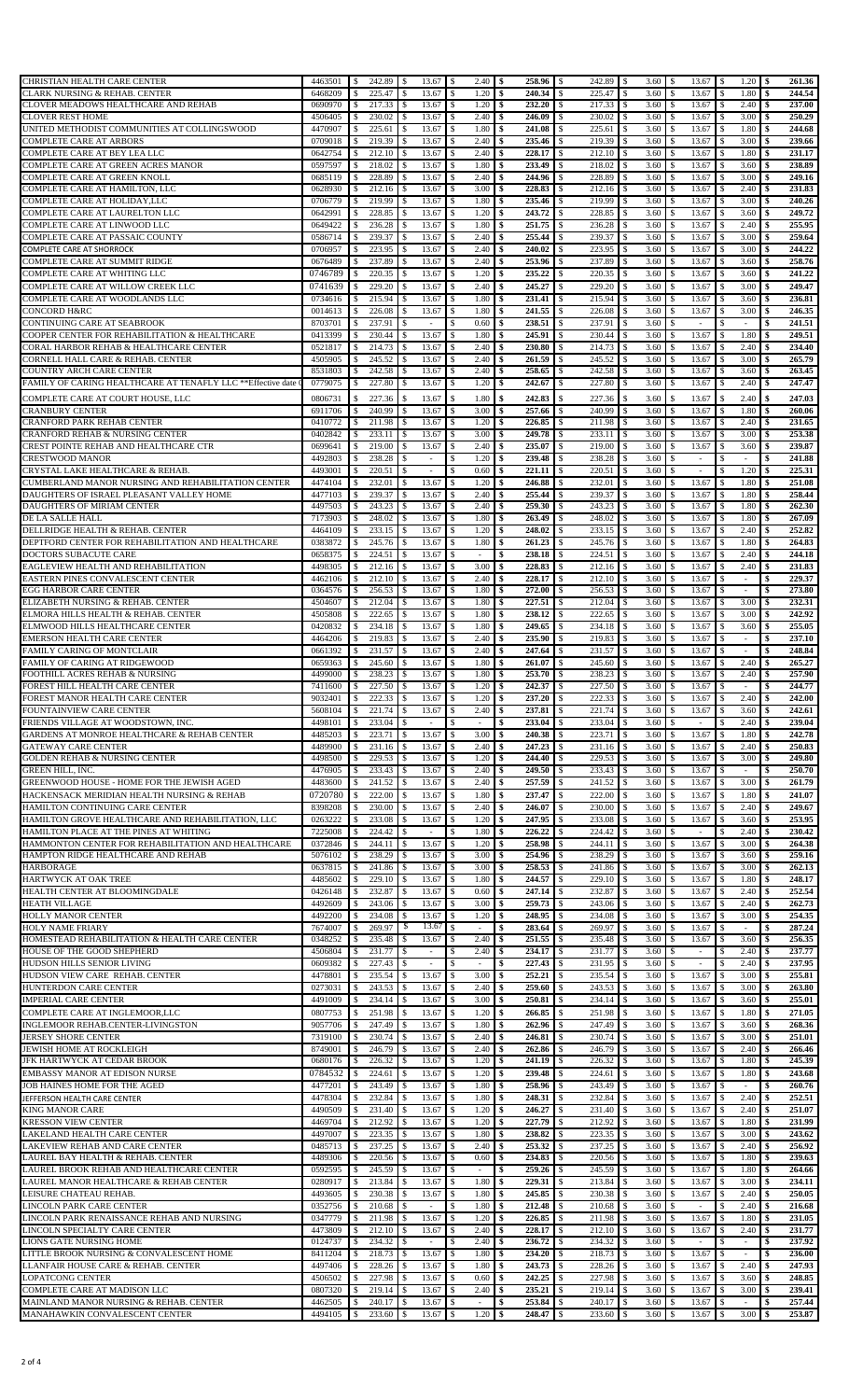| MANHATTANVIEW NURSING CENTER                                           | 8365709            | $\mathcal{S}$       | $242.23$ \$      | 13.67                                            | $2.40$ \$<br>-\$                   | $258.30$ S              | $242.23$ \$                       |                                  | $3.60 \, \text{S}$                        | 2.40                       | 261.90<br>-\$          |
|------------------------------------------------------------------------|--------------------|---------------------|------------------|--------------------------------------------------|------------------------------------|-------------------------|-----------------------------------|----------------------------------|-------------------------------------------|----------------------------|------------------------|
| MANOR CARE HEALTH - VOORHEES                                           | 0125598            | \$                  | 232.12           | 13.67<br>-\$                                     | 1.80<br>\$                         | 247.59                  | 232.12 \$<br>-S                   | 3.60                             | 13.67<br>\$                               | 1.80                       | 251.19                 |
| MANOR CARE HEALTH SERVICES MOUNTAINSIDE                                | 4506201            | \$                  | 237.54           | 13.67<br>-S                                      | 1.80<br>\$                         | 253.01                  | 237.54 \$<br>$\blacksquare$       | 3.60                             | 13.67<br><sup>\$</sup>                    | 1.80<br>-S                 | 256.61                 |
| MANOR CARE HEALTH SERVICES WEST DEPTFORD                               | 4478509            | .S                  | 231.75           | 13.67<br>-S                                      | \$<br>1.20                         | 246.62                  | \$<br>231.75                      | <b>S</b><br>3.60                 | 13.67                                     | 2.40                       | 251.42                 |
| MANORCARE HEALTH SERVICES-WASHINGTON TOWNSHIP                          | 0247618            | \$                  | 232.51           | 13.67<br><sup>\$</sup>                           | $\mathbb{S}$<br>1.80               | 247.98                  | $\mathbb{S}$<br>232.51            | $\sqrt{3}$<br>3.60               | 13.67<br>\$                               | 3.00<br>-\$                | 252.78                 |
| MAPLE GLEN CENTER<br>MARCELLA CENTER                                   | 4464401<br>6170404 | <sup>\$</sup><br>\$ | 221.55<br>229.21 | 13.67<br>-S<br>13.67<br><sup>\$</sup>            | 1.80<br>\$<br>$\mathbf S$<br>1.80  | 237.02<br>244.68        | 221.55 \$<br>-S<br>229.21<br>-S   | 3.60<br>3.60<br><b>S</b>         | 13.67<br>-S<br>13.67<br>\$                | 2.40<br>2.40<br>S          | 241.22<br>248.88       |
| MASONIC HOME OF NEW JERSEY                                             | 4466101            | S.                  | 230.80           | -S<br>13.67                                      | 2.40<br>\$                         | 246.87                  | 230.80 \$<br>\$                   | 3.60                             | 13.67<br>\$                               | 1.80<br>-S                 | 249.87                 |
| MCAULEY HALL HEALTH CARE CENTER                                        | 6329209            | \$                  | 236.78           | 13.67                                            | 1.80<br>\$                         | 252,25                  | 236.78<br>\$                      | 3.60<br>-\$                      | 13.67                                     | 2.40                       | 256.45                 |
| MEDFORD CARE CENTER                                                    | 4466209            | \$                  | 211.98           | 13.67<br>-S                                      | 1.20<br>\$                         | 226.85                  | 211.98 \$<br>l \$                 | 3.60                             | 13.67<br>\$                               | 1.80<br>-S                 | 231.05                 |
| <b>MERCERVILLE CENTER</b>                                              | 4482701            | \$                  | 246.73           | 13.67<br>-S                                      | 1.80<br>-\$                        | 262,20                  | 246.73<br>-S                      | 3.60<br>-\$                      | 13.67<br>.S                               | 3.00                       | 267.00                 |
| MERIDIAN AT SCHREWSBURY                                                | 0626686            | S                   | 256.48           | 13.67                                            | 1.80<br>-\$                        | 271.95                  | \$<br>256.48                      | 3.60<br>-\$                      | 13.67                                     | 3.00                       | 276.75                 |
| MERIDIAN N&R AT OCEAN GROVE                                            | 0625141            | \$                  | 248.60           | 13.67                                            | $\mathbb{S}$<br>2.40               | 264.67                  | <sup>\$</sup><br>248.60           | 3.60<br>-\$                      | 13.67<br><sup>\$</sup>                    | 3.60                       | 269.47                 |
| MERIDIAN NURSING AT BRICK                                              | 0654761            | \$                  | 246.62           | 13.67<br>-S                                      | 2.40<br>-S                         | 262.69                  | 246.62<br>-S                      | 3.60<br>-\$                      | 13.67<br>\$                               | 3.60<br>\$                 | 267.49                 |
| MERIDIAN SUBACUTE REHAB                                                | 0626511            | -S                  | 242.66<br>236.91 | 13.67<br>-S<br>13.67<br>-S                       | -\$<br>$\sim$<br>2.40              | 256.33<br>252.98        | 242.66<br>-S<br>236.91<br>-S      | 3.60<br>l \$<br>3.60             | 13.67<br>.S<br>13.67<br>\$.               | -S<br>3.00                 | 259.93<br>257.18       |
| MERRY HEART HEALTH CARE CENTER<br>MERWICK CARE & REHABILITATION CENTER | 4491301<br>4482808 | \$<br>\$            | 266.45           | 13.67<br>-S                                      | \$<br>3.00<br>-\$                  | 283.12                  | 266.45<br>-S                      | -S<br>3.60<br>l \$               | 13.67<br>.S                               | 3.60<br>-S                 | 287.32                 |
| MILFORD MANOR NURSING HOME                                             | 4496906            | \$                  | 216.51           | 13.67<br>-S                                      | 2.40<br>\$                         | 232.58                  | 216.51<br>-S                      | 3.60<br>-\$                      | 13.67<br>S                                | 3.00                       | 236.78                 |
| MILLVILLE CENTER                                                       | 4474007            | -S                  | 224.01           | 13.67<br>- \$                                    | 2.40<br>-\$                        | 240.08                  | 224.01<br>l \$                    | 3.60<br>$\blacksquare$           | 13.67<br>-S                               | 2.40<br>-S                 | 243.68                 |
| MONMOUTH CARE CENTER                                                   | 4490908            | \$                  | 220.12           | 13.67<br>-S                                      | $\mathbb{S}$<br>2.40               | 236.19                  | $220.12$ \$<br>-S                 | 3.60                             | 13.67                                     | 3.00                       | 240.39                 |
| MONROE VILLAGE CARE CENTER                                             | 4485700            | \$                  | 227.67           | $\overline{a}$                                   | 1.20<br>-\$                        | 228.87                  | \$<br>227.67                      | 3.60<br>- \$                     | S                                         |                            | 231.27                 |
| MONTCLAIR CARE CENTER                                                  | 0701190            | \$                  | 246.93           | 13.67<br>-S                                      | 1.20<br>\$                         | 261.80<br>-S            | 246.93 \$<br>-S                   | 3.60                             | 13.67<br>\$                               | 3.00<br><sup>\$</sup>      | 267.20<br>\$           |
| MORRIS HALL/ST JOSEPH'S NURSING CENTER                                 | 4483804            | \$                  | 239.22           | 13.67<br>.S                                      | 2.40<br>-S                         | 255.29                  | 239.22<br>-S                      | 3.60<br>- \$                     | 13.67<br>\$                               | 3.00                       | 259.49                 |
| MORRISTOWN POST ACUTE REHAB AND NURSING CENTER                         | 0747386            | \$                  | 224.55           | $\mathbb{S}$<br>13.67                            | $\mathbb{S}$<br>1.80               | 240.02<br>\$            | $\sqrt{S}$<br>224.55 \$           | 3.60                             | 13.67<br>\$                               | 2.40<br>\$                 | 244.22<br>\$           |
| <b>MORRISVIEW HEALTHCARE</b>                                           | 0605174            | \$                  | 233.10           | 13.67<br>-S                                      | 1.80<br>-S                         | 248.57                  | 233.10<br>-S                      | 3.60<br>l \$                     | 13.67<br>S                                | 3.60                       | 253.97                 |
| MYSTIC MEADOWS                                                         | 0480177            | \$                  | 233.44           | 13.67<br><sup>\$</sup>                           | 1.80<br>-S                         | 248.91                  | 233.44<br>-S                      | 3.60<br>l \$                     | 13.67<br><sup>\$</sup>                    | 1.20<br><sup>\$</sup>      | 251.91                 |
| JERSEY SHORE POST ACUTE REHAB & NURSING LLC **Effective date 05/01/    | 0786713            | S.                  | 212.04           | 13.67                                            | \$<br>1.80                         | 227.51                  | 212.04<br>S                       | 3.60<br>-S                       | 13.67                                     | 2.40                       | 231.71                 |
| NEW COMMUNITY EXTENDED CARE FACILITY                                   | 4476701            | \$                  | 222.54           | $\sim$                                           | 2.40<br>\$                         | $224.94$ \ \$           | $222.54$ \$                       | 3.60                             | <sup>\$</sup><br>$\sim$                   | 2.40<br>\$                 | 228.54                 |
| <b>NEW GROVE MANOR</b>                                                 | 4475500            | \$                  | 216.59           | 13.67<br>-S                                      | 1.20<br>\$                         | 231.46                  | 216.59<br>S.                      | 3.60<br><sup>\$</sup>            | 13.67<br>.S                               | 2.40                       | 236.26                 |
| NEW JERSEY EASTERN STAR HOME                                           | 4499506            | \$                  | 224.97           | 13.67<br>-S                                      | 2.40<br>-\$                        | 241.04                  | 224.97<br>S.                      | 3.60<br>-S                       | 13.67<br>S                                | 3.00<br>\$                 | 245.24                 |
| NEW VISTA NURSING & REHAB. CENTER                                      | 0758361            |                     | 226.33           |                                                  | \$<br>2.40                         | 228.73                  | \$.<br>226.33                     | 3.60<br>-\$                      |                                           | 3.00                       | 232.93                 |
| NORTH CAPE CENTER<br><b>OAKLAND CARE CENTER</b>                        | 6799604<br>0479471 | \$<br>-S            | 217.46<br>234.69 | 13.67<br>\$<br>13.67<br>-S                       | $\mathbb{S}$<br>2.40<br>2.40<br>\$ | 233.53<br>250.76        | l \$<br>234.69 \$<br>-S           | 3.60<br>3.60                     | 13.67<br>\$<br>13.67<br>-S                | 3.00<br>-\$<br>3.00        | 237.73<br>254.96       |
| OCEANA REHAB. & NURSING CENTER                                         | 4471407            | \$                  | 218.55           | <sup>\$</sup><br>$\sim$                          | $\mathbf S$<br>1.80                | 220.35                  | 218.55<br>-S                      | 3.60<br>l \$                     | \$<br>÷                                   | 2.40<br>\$                 | 224.55                 |
| OUR LADY'S CENTER FOR REHAB & HEALTHCARE                               | 0537136            | S.                  | 229.19           | 13.67<br>-S                                      | \$<br>1.80                         | 244.66                  | 229.19 \$<br>S                    | 3.60                             | 13.67<br>S                                | <sup>\$</sup><br>1.80      | 248.26                 |
| PALACE NURSING & REHAB.                                                | 0141283            | \$                  | 216.34           | 13.67<br><sup>\$</sup>                           | $\mathbb{S}$<br>1.20               | 231.21                  | <sup>\$</sup><br>216.34           | 3.60<br><sup>\$</sup>            | 13.67<br>\$                               | 0.60<br>\$                 | 234.21                 |
| PARK CRESCENT HEALTHCARE & REHAB                                       | 4475704            | \$                  | 234.22           | 13.67<br>-S                                      | 2.40<br>\$                         | 250.29                  | 234.22<br>-S                      | 3.60<br>l \$                     | 13.67<br>\$                               | 3.60<br><sup>\$</sup>      | 255.09                 |
| PARK PLACE CENTER                                                      | 7263104            | \$                  | 249.92           | 13.67<br>-S                                      | 2.40<br>$\mathbb{S}$               | 265.99                  | 249.92<br>\$                      | 3.60<br><sup>\$</sup>            | 13.67<br>.S                               | 2.40                       | 269.59                 |
| PARKER AT SOMERSET                                                     | 0502162            | \$                  | 239.59           | 13.67<br>-S                                      | 2.40<br>-\$                        | 255.66                  | 239.59 \$<br>-S                   | 3.60                             | 13.67<br>.S                               | 3.60                       | 260.46                 |
| PEACE CARE ST. ANN'S                                                   | 4479807            | S                   | 227.58           | 13.67                                            | 1.80<br>\$                         | 243.05                  | 227.58<br>\$                      | 3.60<br>-\$                      | 13.67<br>S                                | 2.40                       | 247.25                 |
| PEACE CARE ST. JOSEPH'S                                                | 4479904            | \$                  | 232.17           | 13.67<br>-S                                      | 2.40<br>-S                         | 248.24                  | 232.17<br>-S                      | 3.60<br>-\$                      | 13.67<br>\$                               | 3.00                       | 252.44                 |
| PHILLIPSBURG CENTER                                                    | 4506600            | -S                  | 226.91           | 13.67<br>-8                                      | \$<br>1.20                         | 241.78                  | 226.91<br>-S                      | 3.60<br>IS.                      | 13.67<br>.S                               | 2.40<br>S                  | 246.58                 |
| PHOENIX CENTER FOR REHAB AND PEDS.                                     | 0732575            | \$                  | 217.67           | 13.67<br>-S                                      | 2.40<br>\$                         | 233.74                  | S<br>217.67                       | 3.60<br>\$                       | 13.67<br>\$.                              | 3.00                       | 237.94                 |
| PINE ACRES CONVALESCENT CENTER                                         | 4491602            | \$                  | 229.53           | 13.67<br>-S                                      | 2.40<br>-\$                        | 245.60                  | 229.53<br>-S                      | 3.60<br>-\$                      | 13.67<br>\$                               | 3.60<br>-S                 | 250.40                 |
| PINEBROOK CARE CENTER                                                  | 4489705            | \$                  | 225.47           | 13.67<br>-S                                      | 1.80<br>\$                         | 240.94                  | 225.47<br>\$                      | 3.60<br>-S                       | 13.67                                     | 2.40                       | 245.14                 |
| PITMAN MANOR                                                           | 4478100            | \$                  | 219.20           | 13.67<br>-8                                      | 3.00<br>-\$                        | 235.87                  | 219.20<br>-S                      | 3.60<br>-\$                      | 13.67<br>-S                               | 3.00                       | 239.47                 |
| PLAZA HEALTH CARE CENTER                                               | 0036498            | .S                  | 220.42           | 13.67<br>-S                                      | 1.20<br>\$                         | 235.29                  | 220.42<br>-S                      | 3.60<br>-\$                      | 13.67                                     | 1.80                       | 239.49                 |
| POWERBACK REHAB                                                        | 0382957            | \$                  | 245.30           | 13.67                                            | $\overline{\phantom{a}}$           | 258.97                  | 245.30                            | 3.60<br>-\$                      | 13.67                                     | $\overline{\phantom{a}}$   | 262.57                 |
| POWERBACK REHAB MOORESTOWN<br>POWERBACK REHAB PISCATAWAY               | 0522791<br>0600458 | \$<br><sup>\$</sup> | 245.42<br>245.30 | 13.67<br><sup>\$</sup><br>13.67<br><sup>\$</sup> | \$<br>-\$                          | 259.09<br>258.97<br>-\$ | 245.42<br>-S<br>245.30<br>-S      | 3.60<br><b>S</b><br>3.60<br>- \$ | 13.67<br><sup>\$</sup><br>13.67<br>.S     | 1.80                       | 262.69<br>264.37       |
| PREFERRED CARE AT ABSECON                                              | 0687677            | \$                  | 233.68           | $\mathbb{S}$<br>13.67                            | $\mathbb{S}$<br>1.20               | \$<br>248.55            | 233.68 \$<br><b>S</b>             | 3.60                             | $\mathbb{S}$<br>13.67                     | 1.80<br>-S                 | 252.75<br>-\$          |
| PREFERRED CARE AT HAMILTON                                             | 0715255 \$         |                     | 224.41           | $\mathbf{s}$<br>13.67                            | $1.80 \,$ \$                       |                         | $224.41$ S                        |                                  | 3.60S<br>13.67                            | 2.40                       | 244.08                 |
| PREFERRED CARE AT MERCER                                               | 0567299            | \$                  | 236.74           | -S<br>13.67                                      | 3.00<br>\$                         | 253.41 S<br><b>S</b>    | 236.74 \$                         | 3.60                             | 13.67<br>$\sqrt{5}$                       | 3.60<br>$\mathbf{\hat{s}}$ | 257.61<br>-\$          |
| PREFERRED CARE AT OLD BRIDGE                                           | 0594555            | \$                  | 214.45           | 13.67<br>-\$                                     | 3.00<br>\$                         |                         | 214.45 \$                         | 3.60                             | 13.67<br>-S                               | 3.60                       | 235.32                 |
| PREFERRED CARE AT WALL                                                 | 0518620            | \$                  | 232.70           | 13.67<br>-S                                      | 3.00<br>-\$                        | 249.37 \$               | 232.70 \$                         | 3.60                             | 13.67<br>.S                               | 3.60                       | 253.57                 |
| PREMIER CADBURY OF CHERRY HILL                                         | 0550817            | S                   | 228.94           | -S<br>$\overline{\phantom{a}}$                   | \$<br>2.40                         | 231.34                  | 228.94<br>\$                      | -\$<br>3.60                      |                                           | 3.00                       | 235.54                 |
| PRESBYTERIAN HOMES AT MEADOW LAKES                                     | 4483707            | \$                  | 231.16           | \$<br>$\overline{\phantom{a}}$                   | 2.40<br>\$                         | 233.56                  | 231.16<br>S,                      | 3.60<br><b>S</b>                 | $\mathcal{S}$                             |                            | 234.76                 |
| PRINCETON CARE CENTER                                                  | 4483103            | \$                  | 231.05           | 13.67<br>\$                                      | 2.40<br>\$                         | 247.12                  | 231.05 \$<br><sup>S</sup>         | 3.60                             | 13.67<br><sup>\$</sup>                    | 2.40<br>\$                 | 250.72                 |
| PROVIDENCE NURSING & REHAB. CENTER                                     | 4483901            | S.                  | 219.61           | $\sim$<br>-S                                     | -S<br>1.20                         | 220.81                  | 219.61<br>\$                      | l \$<br>3.60                     | \$<br>$\sim$                              | 2.40<br>S                  | 225.61                 |
| REFORMED CHURCH HOME                                                   | 4477502            | \$                  | 237.76           | -\$<br>13.67                                     | 2.40<br>\$                         | 253.83                  | 237.76 \$<br>S,                   | 3.60                             | \$<br>13.67                               | 3.00<br>-S                 | 258.03                 |
| REGENCY GARDENS NURSING CENTER                                         | 4496302            | \$                  | 213.30           | 13.67                                            | 3.00<br>\$                         | 229.97                  | 213.30<br>\$                      | 3.60<br>-\$                      | 13.67<br>S                                | 3.00                       | 233.57                 |
| REGENCY GRANDE NURSING & REHAB. CENTER                                 | 4491807            | \$                  | 217.30           | 13.67<br>-S                                      | 3.00<br>\$                         | 233.97                  | 217.30 \$<br>-S                   | 3.60                             | 13.67<br>\$                               | 3.00<br>-S                 | 237.57                 |
| REGENCY HERITAGE NURSING & REHAB. CENTER<br>REGENT CARE CENTER         | 4499107<br>4465504 | \$                  | 225.89<br>232.28 | 13.67<br>-8<br>13.67<br>-S                       | \$<br>3.00<br>1.80                 | 242.56<br>247.75        | 225.89<br>-S<br>232.28            | 3.60<br>-\$<br>3.60              | 13.67<br>-S<br>13.67<br>S                 | 3.00<br>S<br>1.80          | 246.16<br>251.35       |
| REHAB AT RIVER'S EDGE                                                  | 0402851            | \$<br>\$            | 242.36           | 13.67                                            | -\$<br>\$<br>1.80                  | 257.83                  | -S<br>242.36<br>-S                | l \$<br>3.60<br>- \$             | 13.67<br>S                                | 2.40                       | 262.03                 |
| RIDGEWOOD CENTER                                                       | 4464303            | \$                  | 244.09           | 13.67<br>-S                                      | 1.20<br>\$                         | 258.96                  | 244.09<br>S,                      | 3.60<br><b>S</b>                 | 13.67<br>\$                               | 1.80<br>-S                 | 263.16                 |
| RIVERFRONT REHABILITATION AND HEALTHCARE CENTER                        | 0675377            | -S                  | 226.31           | 13.67<br>-S                                      | 1.20<br>-\$                        | 241.18                  | 226.31<br>l S                     | 3.60<br>$\blacksquare$           | 13.67<br>-S                               | 2.40<br>-S                 | 245.98                 |
| RIVERSIDE NURSING AND REHABILITATION CENTER                            | 0413381            | \$                  | 227.51           | 13.67<br>-S                                      | 2.40<br>\$                         | 243.58                  | 227.51<br>-S                      | 3.60<br>-S                       | 13.67<br>\$.                              | 3.00                       | 247.78                 |
| RIVERTON NURSING AND REHAB CENTER                                      | 4505603            | \$                  | 212.10           | 13.67<br>-S                                      | 2.40<br>-\$                        | 228.17                  | 212.10 \$<br>-S                   | 3.60                             | 13.67<br>S                                | 2.40<br>- \$               | 231.77                 |
| ROLLING HILLS CARE CENTER                                              | 4480104            | \$                  | 223.23           | 13.67<br>-S                                      | 3.00<br>\$                         | 239.90                  | 223.23<br>-S                      | -\$<br>3.60                      | 13.67<br>S                                | 2.40                       | 242.90                 |
| ROSE GARDEN NURSING & REHAB. CENTER                                    | 4494202            | \$                  | 243.37           | 13.67<br>-S                                      | 1.80<br>-\$                        | 258.84                  | 243.37 \$<br>-S                   | 3.60                             | 13.67<br>\$                               | $\sim$                     | 260.64                 |
| ROSE MOUNTAIN CARE CENTER                                              | 4485301            | \$                  | 220.29           | 13.67<br>-8                                      | 3.00<br>-\$                        | 236.96                  | 220.29<br>-S                      | 3.60<br>- \$                     | 13.67<br>.S                               | 3.00                       | 240.56                 |
| ROYAL HEALTH GATE NURSING & REHAB.                                     | 8990506            | \$                  | 234.69           | 13.67<br>-8                                      | 1.20<br>-\$                        | 249.56                  | 234.69<br>-S                      | 3.60<br>- \$                     | 13.67<br>\$                               | 2.40                       | 254.36                 |
| ROYAL SUITES H&R                                                       | 0118770            | \$                  | 234.37           | 13.67<br><sup>\$</sup>                           | 2.40<br>\$                         | 250.44<br>-\$           | 234.37 \$<br>-S                   | 3.60                             | 13.67<br>\$                               | 3.60<br>-\$                | 255.24                 |
| RUNNELLS SPECIALIZED HOSPITAL                                          | 0482331            | \$                  | 241.60           | 13.67<br>-S                                      | 1.20<br>-S                         | 256.47                  | -S<br>241.60                      | l \$<br>3.60                     | 13.67<br>.S                               | 3.00                       | 261.87                 |
| SAINT CATHERINE OF SIENA, INC.                                         | 8682801            | \$                  | 248.66<br>239.16 | -S<br>13.67                                      | 1.80<br>-S                         | 264.13<br>\$<br>255.23  | -S<br>248.66<br>239.16            | l \$<br>3.60                     | 13.67<br>\$<br>\$.                        | 1.80<br>-S                 | 267.73<br>\$<br>256.43 |
| SAINT JOSEPH'S HEALTHCARE AND REHAB CENTER                             | 4477600            | \$<br>s.            | 228.54           | 13.67<br>-S<br>-S                                | 2.40<br>\$<br>1.20                 | S.                      | S<br><sup>\$</sup>                | 3.60<br>-S                       | 13.67<br><sup>\$</sup>                    | $\sim$                     |                        |
| SAINT JOSEPH'S HOME FOR THE ELDERLY<br>SAINT LAWRENCE REHAB CENTER     | 4496809<br>4143418 | S.                  | 248.83           | 13.67<br>13.67                                   | -S<br><sup>\$</sup><br>$\sim$      | 243.41<br>262.50        | 228.54 \$<br>248.83<br>-S         | 3.60<br>3.60<br>-S               | 13.67<br>13.67                            | $\mathbb{S}$<br>1.80       | 247.61<br>-S<br>266.10 |
| <b>SEACREST VILLAGE</b>                                                | 4494709            | \$                  | 212.16           | 13.67<br>-\$                                     | 3.00<br>-\$                        | 228.83 \$               | 212.16 \$                         | 3.60                             | 13.67<br>\$                               | 3.00<br>-S                 | 232.43                 |
| <b>SEASHORE GARDENS</b>                                                | 4463102            | \$                  | 222.95           | 13.67<br>-\$                                     | 1.20<br>-\$                        | 237.82                  | 222.95<br>-S                      | <sup>\$</sup><br>3.60            | 13.67<br>.S                               | 3.00<br>S.                 | 243.22                 |
| SHORE MEADOWS REHAB. & NURSING CENTER                                  | 8990204            | \$                  | 232.85           | 13.67<br>-S                                      | 1.20<br>-S                         | 247.72                  | 232.85 \$<br>-S                   | 3.60                             | 13.67<br>.S                               | 1.80<br>\$                 | 251.92                 |
| SILVER HEALTHCARE CENTER                                               | 0600598            | .S                  | 241.84           | 13.67<br>-S                                      | \$<br>1.20                         | 256.71                  | \$<br>241.84                      | -\$<br>3.60                      | 13.67                                     | 1.20                       | 260.31                 |
| SINAI POST ACUTE NURSING & REHAB                                       | 0464589            | \$                  | 226.51           | \$<br>$\overline{\phantom{a}}$                   | 2.40<br>\$                         | 228.91                  | 226.51<br>S.                      | 3.60<br>$\overline{1}$           | <sup>\$</sup><br>$\overline{\phantom{a}}$ | 3.00                       | 233.11                 |
| LEISURE PARK HEALTH CENTER                                             | 0727717            | -S                  | 212.04           | 13.67<br>-S                                      | 1.80<br>\$                         | 227.51                  | 212.04 \$<br>-S                   | 3.60                             | 13.67<br>\$                               | 1.80<br><sup>\$</sup>      | 231.11                 |
| SOMERSET WOODS REHAB AND NURSING                                       | 0521396            | \$                  | 245.66           | 13.67<br>-S                                      | 2.40<br>-S                         | 261.73                  | -S<br>245.66                      | 3.60<br>-S                       | 13.67<br>\$.                              | 3.00<br>S                  | 265.93                 |
| SOUTH JERSEY EXTENDED CARE                                             | 4473701            | \$                  | 217.33           | -S<br>13.67                                      | \$<br>1.20                         | 232.20                  | $217.33$ \$<br>-S                 | 3.60                             | 13.67<br>.S                               | 1.80<br>\$                 | 236.40                 |
| SOUTH MOUNTAIN HEALTHCARE & REHAB.                                     | 4504208            | \$                  | 231.67           | 13.67<br>-S                                      | 1.80<br>\$                         | 247.14                  | 231.67<br>\$                      | 3.60<br>-\$                      | 13.67<br>S                                | 3.00                       | 251.94                 |
| SOUTHERN OCEAN CENTER                                                  | 6231802            | \$                  | 237.74           | 13.67<br>-S                                      | 3.00<br>-\$                        |                         | 237.74                            | 3.60<br>l \$                     | 13.67<br>\$                               | 3.00<br>\$                 | 258.01                 |
| SOUTHGATE HEALTH CARE CENTER                                           | 0387754            | \$                  | 244.51           | 13.67<br>-S                                      | -\$<br>3.00                        | 261.18                  | 244.51<br>-S                      | 3.60<br>- \$                     | 13.67<br>-S                               | $\sim$                     | 261.78                 |
| SPRING GROVE REHAB AND HEALTH CARE CENTER                              | 0673889            | \$                  | 230.07           | 13.67<br>-S                                      | 1.80<br>-\$                        | 245.54                  | 230.07<br>-S                      | 3.60<br>l \$                     | 13.67<br>.S                               | 3.00                       | 250.34                 |
| ST. JOSEPH'S SENIOR HOME                                               | 5353301            | S                   | 248.70           | 13.67                                            | \$<br>1.80                         | 264.17                  | \$<br>248.70                      | -\$<br>3.60                      | 13.67<br>S                                |                            | 265.97                 |
| ST. MARY'S CENTER FOR REHAB & HEALTHCARE<br>STERLING MANOR             | 0537667<br>4466004 | \$<br>-S            | 224.70<br>219.43 | 13.67<br>-S<br>13.67<br>-S                       | 2.40<br>-S<br>1.20<br>-\$          | 240.77<br>234.30        | 224.70<br>S.<br>$219.43$ \$<br>-S | 3.60<br>- \$<br>3.60             | 13.67<br>S<br>13.67<br>-S                 | 3.00<br>3.00<br>S          | 244.97<br>239.70       |
| STONEBRIDGE AT MONTGOMERY HEALTH CARE                                  | 0069744            | \$                  | 244.08           | <sup>\$</sup><br>$\sim$                          | 1.80<br>\$                         | 245.88                  | -S<br>244.08                      | 3.60<br>\$                       | \$.<br>$\overline{\phantom{a}}$           | 1.20<br>\$                 | 248.88                 |
| STRATFORD MANOR REHAB & CARE CENTER                                    | 0464031            | \$                  | 228.74           | 13.67<br>-S                                      | \$<br>1.80                         | 244.21                  | 228.74<br>S                       | 3.60<br>- \$                     | 13.67<br>\$                               | 3.00<br>\$                 | 249.01                 |
| SUMMER HILL NURSING HOME                                               | 0382493            | \$                  | 219.01           | 13.67                                            | 3.00<br>\$                         | 235.68                  | 219.01<br>\$                      | -\$<br>3.60                      | 13.67<br>S                                | 3.60                       | 239.88                 |
| <b>SUNNYSIDE MANOR</b>                                                 | 7902506            | \$                  | 228.52           | 13.67<br><sup>\$</sup>                           | 1.80<br>\$                         | 243.99                  | 228.52 \$<br>S.                   | 3.60                             | 13.67<br>\$                               | 3.00<br>-S                 | 248.79                 |
| SYCAMORE LIVING AT EAST HANOVER                                        | 0741973            |                     | \$245.30         | \$13.67                                          | -\$<br>$\sim$                      | 258.97                  | $$245.30$ \$                      | 3.60                             | \$13.67                                   | S<br>$\sim$                | 262.57                 |
| TALLWOODS CARE CENTER                                                  | 8161801            | \$                  | 234.42           | 13.67<br>-S                                      | 2.40<br>-S                         | 250.49                  | l S                               | 3.60                             | 13.67<br><sup>\$</sup>                    | 3.60<br>-S                 | 255.29                 |
| TEANECK NURSING CENTER                                                 | 4463901            | \$                  | 224.02           | 13.67<br>- 5                                     | $\mathbf{s}$<br>1.80               | 239.49                  | -S<br>224.02                      | <b>S</b><br>3.60                 | 13.67<br>.S                               | 2.40                       | 243.69                 |
| THE ACTORS FUND HOME                                                   | 4465202            | $\mathbb{S}$        | 221.48           | $\mathbb{S}$<br>13.67                            | \$                                 | -\$                     | 221.48 \$                         | 3.60                             | $\mathbb{S}$<br>13.67                     | 1.20<br>-S                 | 239.95                 |
| THE ELMS OF CRANBURY                                                   | 4484401 \$         |                     | 255.30 \$        | $13.67$ \$                                       | 0.60                               | $\frac{1}{2}$           | 255.30 \$                         |                                  | 3.60S<br>13.67 \$                         | 3.00                       | 275.57<br><b>S</b>     |